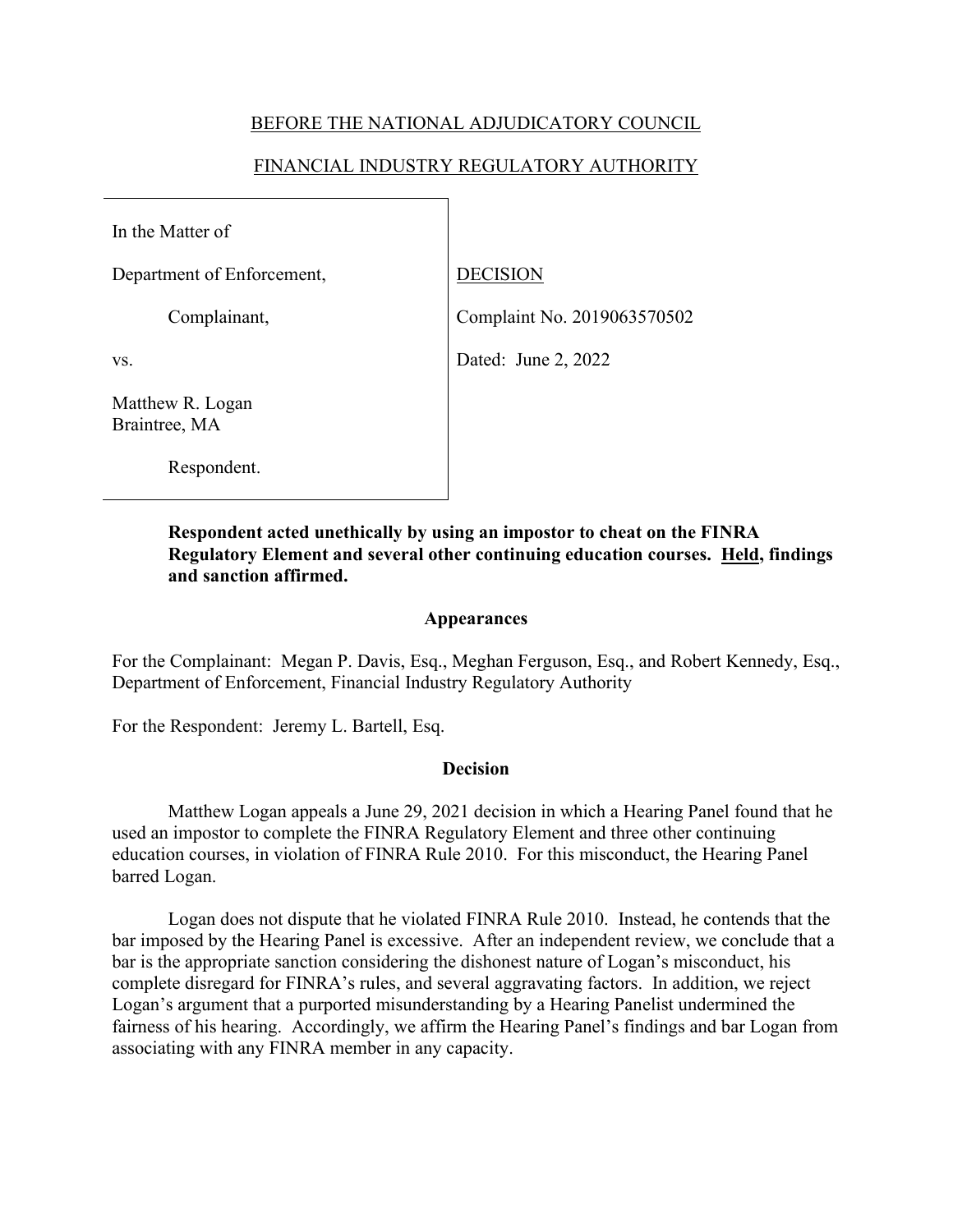Logan entered the securities industry in 2007. Between October 2010 and January 2019, he associated with Hornor, Townsend & Kent LLC ("HTK") as a general securities representative and as an investment company and variable contracts products representative. During this same period, Logan was employed as a life insurance sales agent and sales manager by HTK's parent company, Penn Mutual Life Insurance Company ("Penn Mutual").<sup>[1](#page-1-0)</sup> Logan holds several insurance licenses and, during the relevant period, he held FINRA Series 6, 7, and 63 registrations. He is not currently associated with a FINRA member.

## II. Facts

The facts of this case are largely undisputed. Between October 2017 and October 2018, Logan asked the administrative assistant in his office ("the Assistant") to complete four continuing education courses on his behalf. These courses included the FINRA Regulatory Element, which is a periodic compliance training required for registered persons to maintain an active registration with FINRA. *See* FINRA Rule 1240(a). Logan admits that he used an impostor to complete the courses, and that this conduct violated FINRA Rule 2010. We recount Logan's misconduct below to provide a basis for our discussion addressing the sanction imposed.

# A. Logan's Career at Penn Mutual and HTK

 Logan began his employment with Penn Mutual as a life insurance sales agent and, in 2013, he was promoted to the position of sales manager. As a sales manager, Logan recruited and trained life insurance sales agents. He estimated that he often worked 60 hours per week to meet the company's sales goals for his team, which increased every year.

 Although Logan associated with HTK during his employment at Penn Mutual, Penn Mutual did not require him to do so. Had Logan's FINRA registrations become inactive, it would not have impacted his employment with Penn Mutual. Most of Logan's income was generated by his life insurance work with Penn Mutual, with commissions from HTK generating approximately \$5,000 per year in income.

While employed with Penn Mutual, Logan took courses for the purposes of earning the Certified Financial Planner and Chartered Life Underwriter designations. He completed one of these courses during the relevant period. None of these courses were required by Penn Mutual, HTK, or FINRA.

<span id="page-1-0"></span><sup>1</sup> When Logan was promoted to sales manager in 2013, he worked with Penn Mutual's greater Boston agency, Concord Wealth Management. For purposes of this decision, any references to "Penn Mutual" refer to both Penn Mutual and Concord Wealth Management.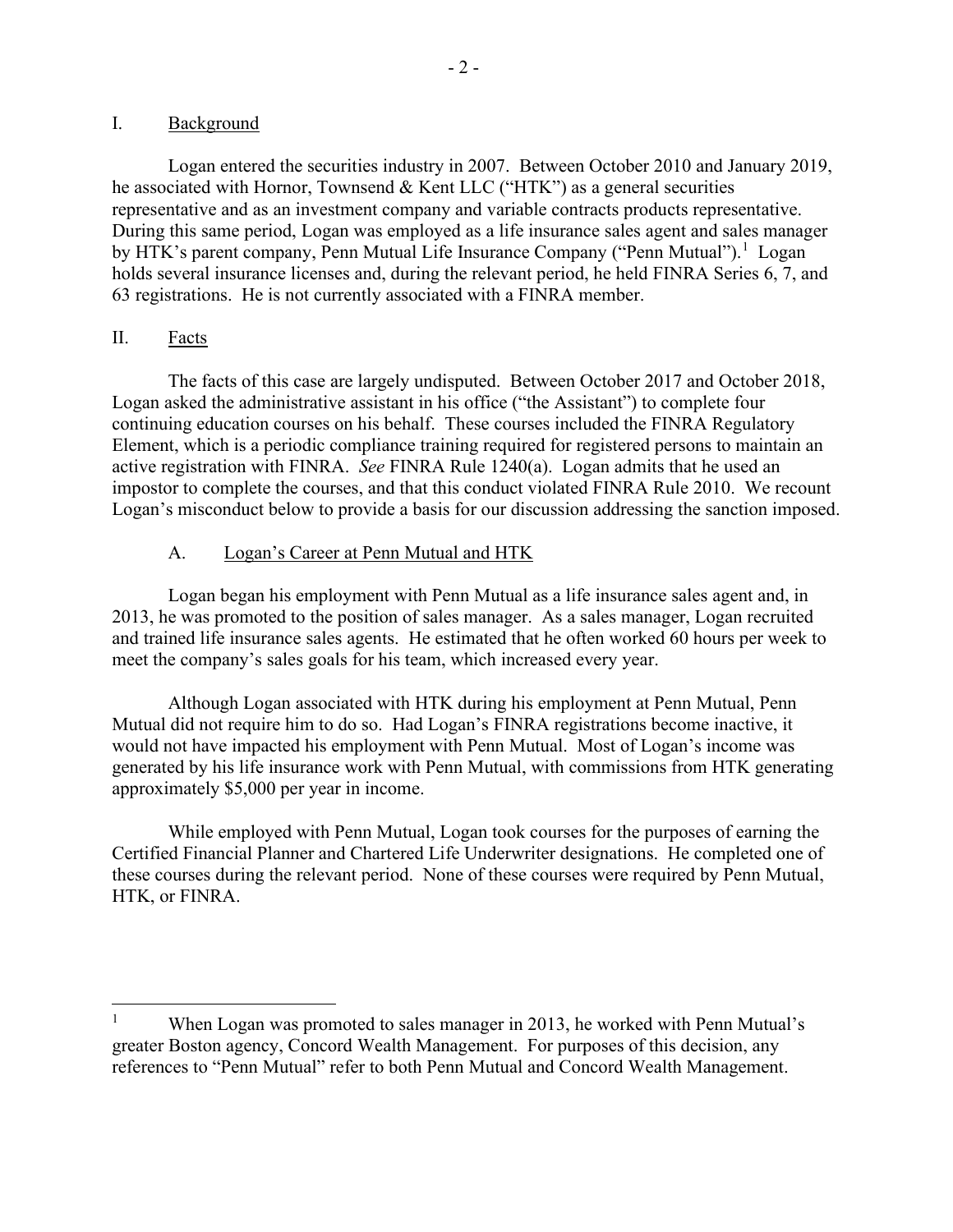## B. Logan Directs the Assistant to Complete Three Non-FINRA Continuing Education Courses on His Behalf

 In October 2017, Penn Mutual required Logan to complete a company-sponsored ethics continuing education course ("Ethics Course"). On October 27, 2017, Penn Mutual sent Logan an email reminding him that the deadline to complete the course was that day. Logan directed the Assistant to take the course for him by forwarding the email to her, stating "[W]e need this done today." The Assistant completed the course for him by logging into Penn Mutual's online training portal using Logan's credentials.

 In May 2018, Logan again directed the Assistant to complete a continuing education course for him after he received emails from Penn Mutual indicating he should take a course entitled "HTK Processing Checks and Securities Training" ("HTK Training"). Logan forwarded an email reminder about the course to the Assistant, asking "[I]s this completed?" She replied, "Not yet will complete today." The Assistant completed the course for Logan by using his credentials to log into HTK's online training portal. $2$ 

 In October 2018, Logan asked the Assistant to complete an anti-money laundering continuing education course for him. The training was provided by the Life Insurance and Market Research Association ("LIMRA") and was required for Logan to sell certain life insurance products. The Assistant took the training for Logan by logging onto LIMRA's online training portal with Logan's credentials.

- C. Logan Directs the Assistant to Complete the FINRA Regulatory Element on His Behalf
	- i. The FINRA Regulatory Element

Logan was required to take the FINRA Regulatory Element by November 23, 2018. The Regulatory Element is a course created and administered by FINRA that focuses on compliance, regulatory, ethical, and sales practice standards.<sup>[3](#page-2-1)</sup> Registered individuals are required to complete this course within 120 days of the second anniversary of their initial registration date, and every three years thereafter.<sup>[4](#page-2-2)</sup> A registered person must demonstrate proficiency to complete the

<span id="page-2-0"></span><sup>2</sup> Logan was not required to take the HTK Training, but he believed that he was required to do so because emails he received indicated that he must complete the course.

<span id="page-2-1"></span><sup>3</sup> FINRA, *Registration, Exams & CE*, *Continuing Education: Overview*, https://www.finra.org/registration-exams-ce/continuing-education (last visited June 1, 2022).

<span id="page-2-2"></span><sup>4</sup> FINRA Rules 1240(a)(1), (5). The Commission has approved a rule change providing that all registered individuals will be required to complete the Regulatory Element on an annual basis effective January 1, 2023. *Order Approving a Proposed Rule Change to Amend FINRA Rules 1210 (Registration Requirements) and 1240 (Continuing Education Requirements)*, 86 Fed. Reg. 53358 (Sept. 21, 2021); *see also FINRA Regulatory Notice 21-41*, 2021 FINRA [Footnote continued next page]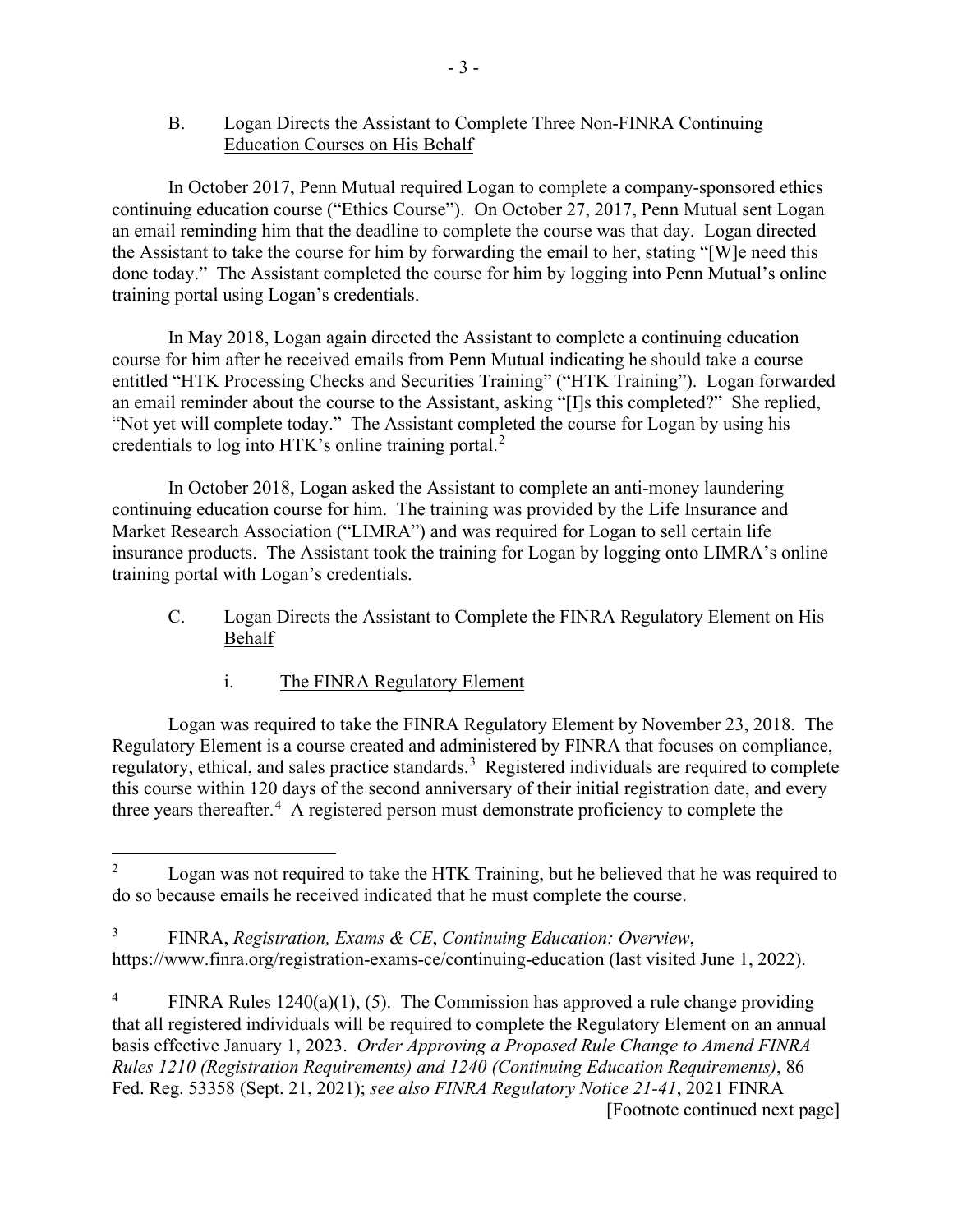course, and the failure to timely complete the course will result in the individual's registration being deemed inactive.<sup>[5](#page-3-0)</sup> As a result, the registered person must cease all activities that require registration. *See* FINRA Rule 1240(a)(2).

In 2015, Logan took the Regulatory Element at a testing center, where he complied with identification and security protocols and was monitored as he completed the training. Later that year, FINRA amended its rules to provide for web-based delivery of the Regulatory Element.<sup>[6](#page-3-1)</sup> FINRA announced this rule change to its members and associated persons, noting that a bar is the recommended sanction for cheating on the Regulatory Element.<sup>[7](#page-3-2)</sup>

> ii. Logan Directs the Assistant to Impersonate Him on the FINRA Regulatory Element

 Logan received emails from HTK's compliance department reminding him of the requirement to take the Regulatory Element by November 23, 2018. Logan received such an email on September 24, 2018, with the subject line "Second Notice – FINRA Regulatory Element Continuing Education." The email explained that the Regulatory Element is required by FINRA, that the course is administered online (and not in a testing center), and that Logan's failure to timely complete the course would cause his registration to become inactive. Logan forwarded the email to Penn Mutual's licensing director, asking "Do I have to schedule [an appointment] or do I just hop online anytime to take it? And where do I go online to take it?" The licensing director responded, "Go online before 11/23/2018. See the BLUE CE link below." After receiving this response, Logan forwarded the email chain to the Assistant.

 On October 24, 2018, Logan received an email from HTK's compliance department with the subject line "Third Notice – FINRA Regulatory Element Continuing Education." Like the

[cont'd]

LEXIS 58 (Nov. 2021) (providing details concerning certain changes to FINRA's continuing education and registration rules).

<span id="page-3-0"></span>5 FINRA Rule 1240(a)(2).

<span id="page-3-1"></span>6 *Order Approving a Proposed Rule Change to Provide a Web-based Delivery Method for Completing the Regulatory Element of the Continuing Education Requirements* (hereinafter "*Approval Order for Web-based Delivery*"), 80 Fed. Reg. 47018 (July 31, 2015); FINRA Rule  $1240(a)(6)$ .

<span id="page-3-2"></span>7 *FINRA Regulatory Notice 15-28*, 2015 FINRA LEXIS 22 at \*5 & n.9 (Aug. 2015) ("For instance, for cheating on the Regulatory Element, FINRA's Sanction Guidelines recommend a bar.").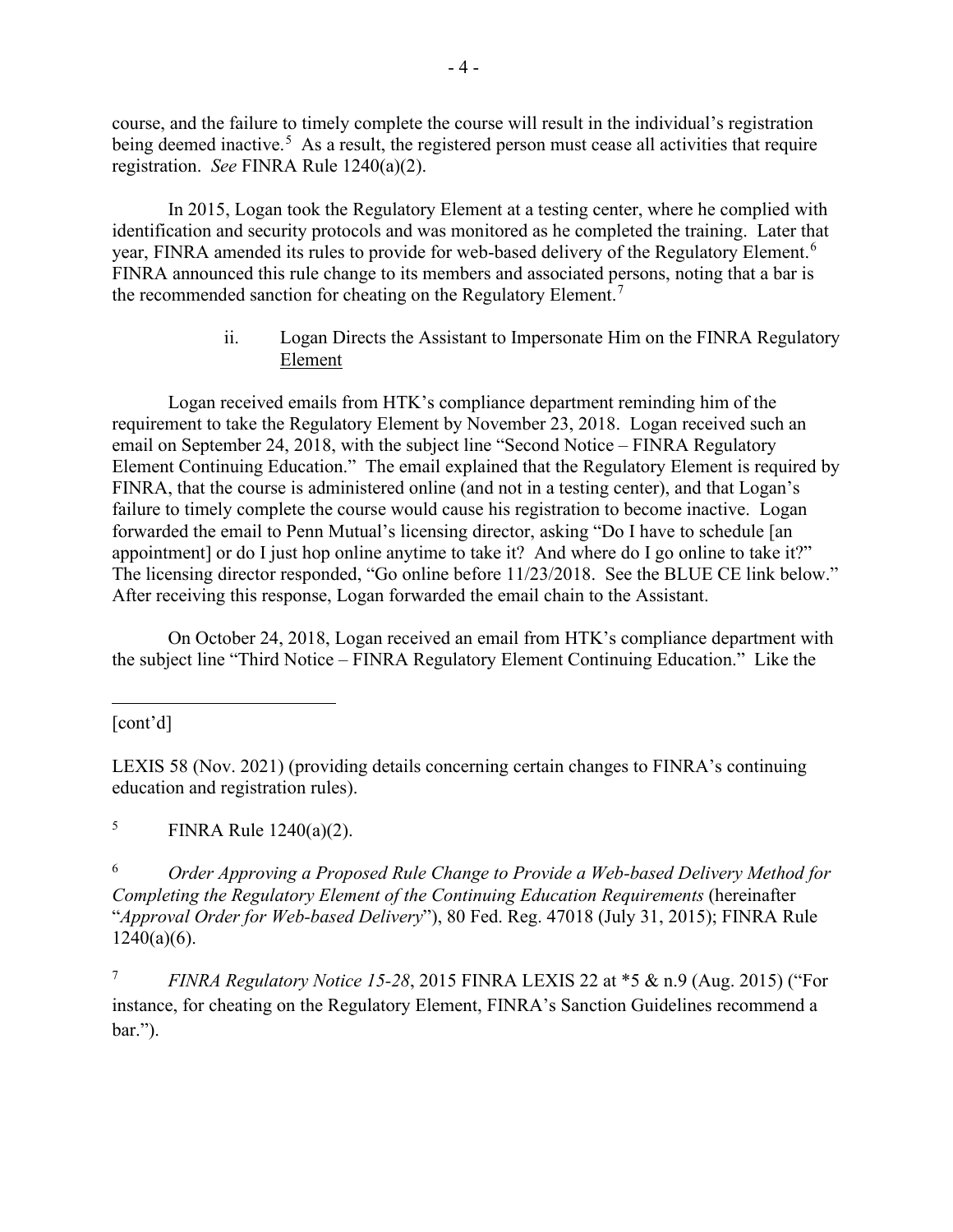prior reminder, this email advised that the FINRA Regulatory Element is no longer administered at testing centers and, instead, is offered online. Logan forwarded the email to the Assistant, stating "Let's discuss today." The Assistant responded, "I have been working on this in between my work but I'm almost done." On October 30, 2018, the Assistant completed the Regulatory Element on Logan's behalf by using Logan's credentials to log in to FINRA's CE Online System.

After the Assistant completed Logan's Regulatory Element training, Logan received an email from FINRA with the subject line "Continuing Education Regulatory Element Completion." The email included Logan's completion certificate, which Logan forwarded to the Assistant for printing. It was Logan's understanding that the Assistant would provide the certificate to HTK's compliance department as proof that Logan had completed the course himself.

### D. Logan Lies About His Misconduct to Penn Mutual's Investigator

During a routine email review in November 2018, HTK's supervision department discovered emails indicating that Logan had asked the Assistant to complete continuing education courses on his behalf. HTK brought the emails to the attention of Ricardo Núñez, the head of Penn Mutual's special investigations unit. After reviewing the emails and records of the Assistant's online activity, Núñez arranged to interview separately Logan and the Assistant.<sup>[8](#page-4-0)</sup>

Núñez first interviewed the Assistant. The Assistant admitted that she took an anti-money laundering course on Logan's behalf but denied taking the Regulatory Element and other continuing education courses on Logan's behalf. Instead, the Assistant stated that she would sign Logan into online training portals on her computer and then bring her computer to him so he could more easily complete continuing education courses between meetings.

In his interview with Núñez, Logan stated that the Assistant may have completed an anti-money laundering course for him but denied asking the Assistant to complete the Regulatory Element and other continuing education requirements on his behalf. Logan falsely told Núñez that he would ask the Assistant to "initiate training" for him. Logan explained that "initiate training" meant that the Assistant would sign him into online training portals on her computer so that he could complete continuing education courses from that computer. Núñez read aloud to Logan the emails between him and the Assistant concerning the Regulatory Element. In response, Logan again denied that he asked the Assistant to complete this course for him.

Penn Mutual terminated the employment of both Logan and the Assistant in January 2019. In a Uniform Termination Notice for Securities Industry Registration ("Form U5") filed with FINRA, HTK disclosed that Logan's employment was terminated because he instructed the

<span id="page-4-0"></span><sup>8</sup> Núñez testified that his office would have scheduled the interviews with Logan and the Assistant a day or two in advance. Logan testified that his interview was scheduled in advance, but he did not specify how far in advance.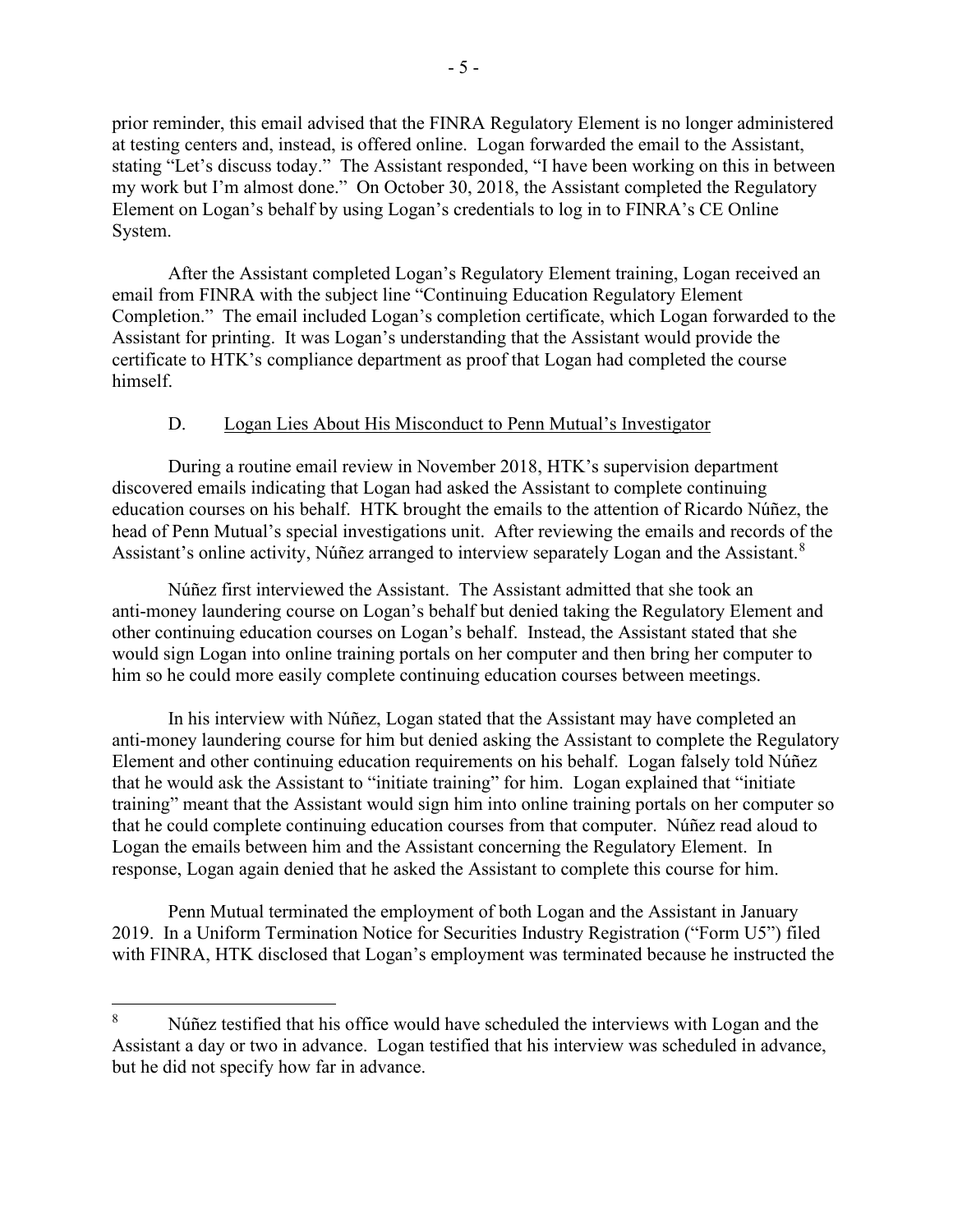Assistant to "complete his required [R]egulatory [E]lement and other continuing education requirements."

# E. FINRA Investigates Logan's Misconduct

FINRA investigated Logan's misconduct after HTK filed the Form U5. In response to a FINRA Rule 8210 request, Logan admitted that he had instructed the Assistant to complete continuing education courses on his behalf. This was the first time Logan admitted his misconduct.

# III. Procedural History

# A. FINRA's Department of Enforcement Commences a Disciplinary Proceeding

FINRA's Department of Enforcement ("Enforcement") commenced a disciplinary proceeding against Logan on October 7, 2020, when it filed a single-cause complaint alleging that he used an impostor to cheat on the FINRA Regulatory Element and three other continuing education courses, in violation of FINRA Rule 2010. In his answer, Logan conceded that he violated FINRA Rule 2010 and requested a hearing on the issue of sanctions.

A Hearing Panel conducted a hearing, during which Penn Mutual's investigator (Núñez) and Logan testified. Logan admitted that he asked the Assistant to complete continuing education courses for him. He stated that professional and personal stress led him to "recklessly" forward continuing education emails to the Assistant without reading past the subject lines. According to Logan, he did not "have time to distinguish" between the Regulatory Element and other courses and did not realize that the Regulatory Element was one of the courses he forwarded to the Assistant. Logan also testified that he was unaware the Regulatory Element is now administered online and would have been more mindful if he had realized that this was the same training he took at a testing center in 2015.

Logan also addressed his interview with Penn Mutual's investigator, stating "I was evasive with Mr. Núñez." He admitted that, despite his stress level during the relevant period, he did not ask to be excused from any work duties or for additional time to complete his continuing education requirements.

# B. The Hearing Panel Issues a Decision Barring Logan

The Hearing Panel issued a June 29, 2021 decision barring Logan for his FINRA Rule 2010 violation. The Hearing Panel applied the Guidelines for using an impostor to cheat on the Regulatory Element, which provide that a bar is standard. The Hearing Panel concluded that a bar is appropriate considering several aggravating factors, including Logan's year-long pattern of cheating. The Hearing Panel also found aggravating Logan's attempt to deceive Penn Mutual about his misconduct, noting that he lied to Penn Mutual's investigator. In addition, the Hearing Panel found it aggravating that Logan did not accept responsibility for his misconduct until FINRA launched its investigation and that, even at the hearing, he minimized the seriousness of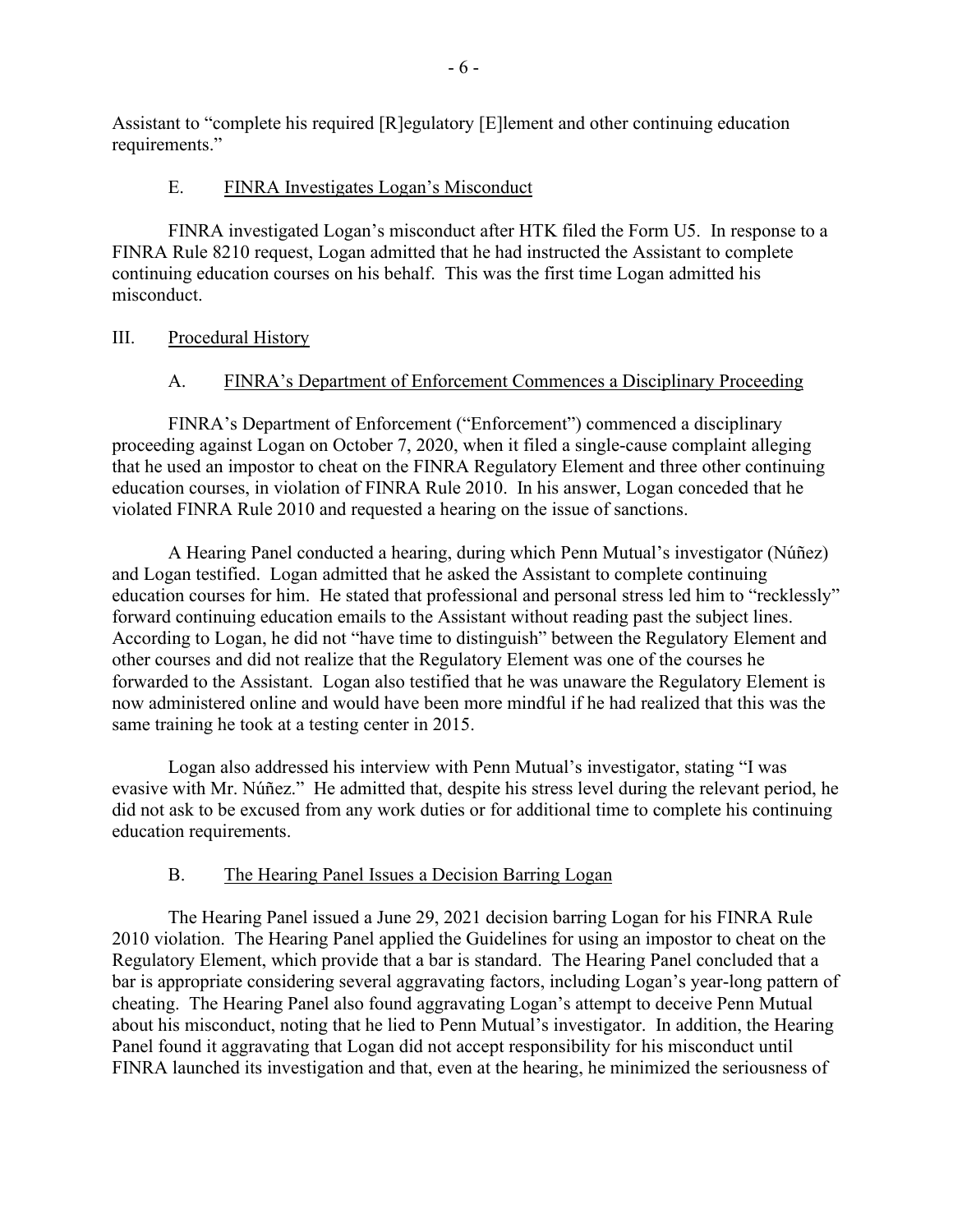the lie he told to Penn Mutual's investigator. Logan timely appealed pursuant to FINRA Rule 9311.

#### IV. Discussion

#### A. Logan Violated FINRA Rule 2010

FINRA Rule 2010 provides that "[a] member, in the conduct of its business, shall observe high standards of commercial honor and just and equitable principles of trade."<sup>[9](#page-6-0)</sup> The rule covers a broad range of unethical conduct, "encompass[ing] business-related conduct that is inconsistent with just and equitable principles of trade, even if that activity does not involve a security." *Daniel D. Manoff*, 55 S.E.C. 1155, 1162 (2002). In addition, the rule "applies when the misconduct reflects on the associated person's ability to comply with the regulatory requirements of the securities business and to fulfill his fiduciary duties in handling other people's money." *Manoff*, 55 S.E.C. at 1162.

Cheating on a continuing education course "negatively reflects on an associated person's ability to comply with regulatory requirements necessary to the proper functioning of the securities industry and protection of the public." *Dep't of Enf't v. Holloway*, Complaint No. 2016050025401, 2019 FINRA Discip. LEXIS 21, at \*43 (FINRA Hearing Panel decision Apr. 11, 2019) (finding that the respondent violated FINRA Rule 2010 by cheating on continuing education courses required to maintain a state license); *see also Dep't of Enf't v. Kennedy*, Complaint No. 20090192761-05, 2012 FINRA Discip. LEXIS 18, at \*7 (FINRA Hearing Panel decision Apr. 17, 2012) (finding that the respondent violated FINRA Rule 2010 by cheating on the Firm Element). It is undisputed that Logan used an impostor to cheat on FINRA's Regulatory Element, as well as two courses administered by Penn Mutual and one course administered by LIMRA. By cheating on the Regulatory Element, Logan demonstrated an inability to comply with FINRA's rules, which require periodic completion of that course for an individual's registration to remain active. FINRA Rule  $1240(a)(1)-(2)$ . And, regardless of whether Logan was required to take the other continuing education courses, his decisions to use an impostor to complete them were unethical and cast doubt on his ability to comply with regulatory requirements. *See Manoff*, 55 S.E.C. at 1162; *Holloway*, 2019 FINRA Discip. LEXIS 21 at \*43; *see also Ronald H.V. Justiss*, 52 S.E.C. 746, 750 (1996) (observing, in the context of a case involving cheating on a qualification exam, that cheating "flouts the ethical standards to which members of this industry must adhere"). Accordingly, Logan violated FINRA Rule 2010 when he directed the Assistant to complete the Regulatory Element and three other continuing education courses on his behalf.

<span id="page-6-0"></span><sup>9</sup> FINRA Rule 0140 provides that FINRA rules apply with equal force to member firms and associated persons. Thus, an associated person violates FINRA Rule 2010 when he or she engages in unethical conduct.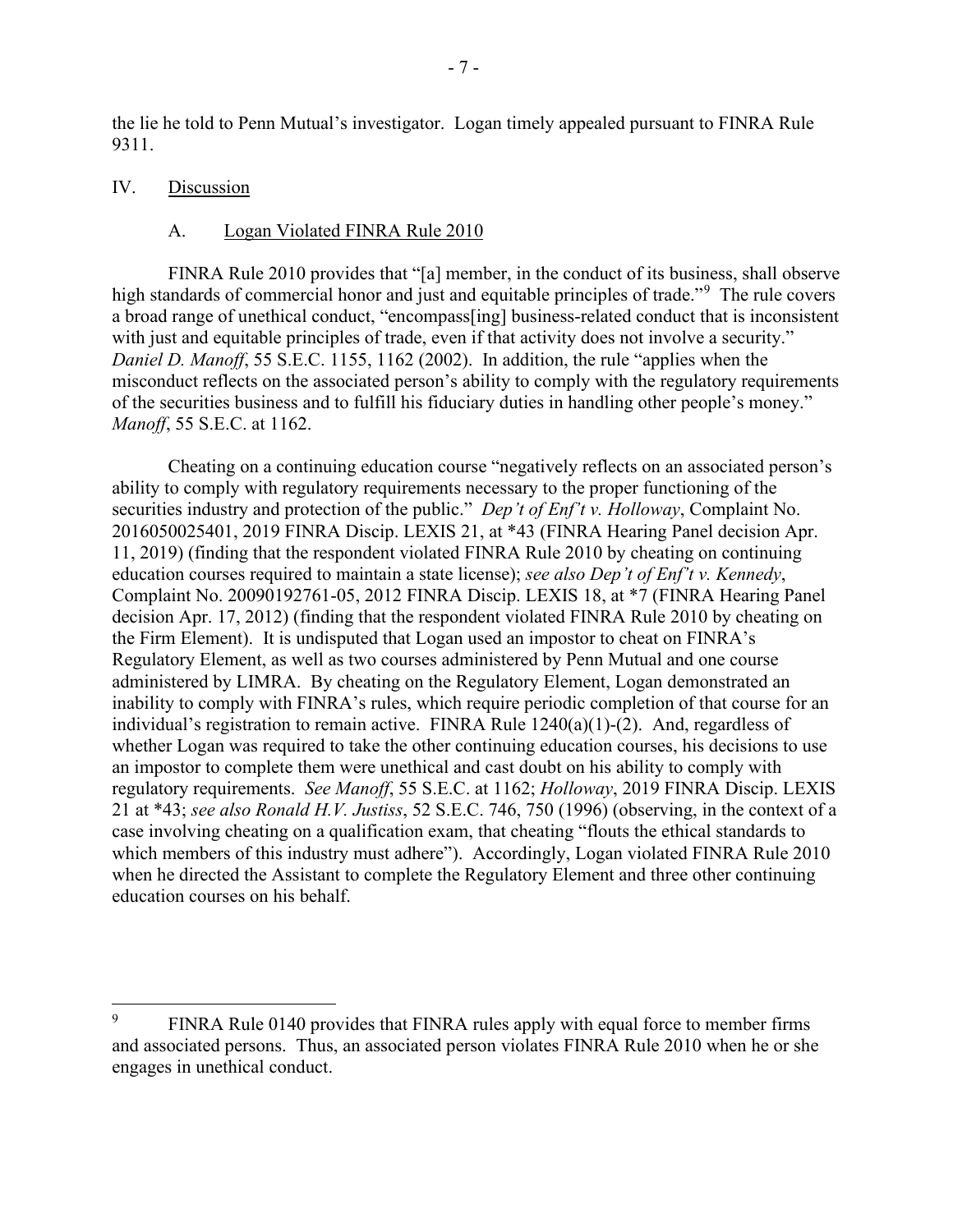## B. Logan Has Not Demonstrated that a Purported Misunderstanding by a Hearing Panelist Undermined the Fairness of the Disciplinary Proceeding

Although Logan does not dispute that his misconduct violated FINRA Rule 2010, he argues that a misunderstanding by a Hearing Panelist undermined the fairness of the disciplinary proceeding.<sup>[10](#page-7-0)</sup> He contends that a question posed by the panelist demonstrates that the panelist mistakenly believed that he asked the Assistant to impersonate him at a testing center. Logan reasons that the panelist must not have paid attention during the hearing and, therefore, was incompetent to participate in the Hearing Panel's decision. For several reasons, we reject Logan's argument.

Having carefully reviewed the entire record, including the exchange in question, we conclude that there is no evidence that a misunderstanding was the basis for the Hearing Panel's decision. To demonstrate that the alleged misunderstanding warrants a remand or other remedy, Logan must show that it caused prejudice. *See Thomas P. Reynolds Sec.*, *Ltd.*, 50 S.E.C. 721, 726-27 (1991) (rejecting the applicants' objections to the composition of the Hearing Panel, in part because they did not demonstrate prejudice); *cf. Sea "B" Mining Co. v. Addison*, 831 F.3d 244, 253 (4th Cir. 2015) (noting the generally applicable rule that "[r]eversal on account of error is not automatic but requires a showing of prejudice"). Considering that the Hearing Panel's decision was based on a correct understanding of the facts, Logan has fallen short of making this showing.

Moreover, we do not agree that the question Logan points to demonstrates that the panelist misunderstood the evidence. The relevant portion of the hearing transcript includes an exchange prompting Logan to make the following clarification to his testimony:

> Logan: I was confusing the online CE courses. Again, in the couple hundred emails [] I was getting per day [], I was recklessly forwarding emails. And I saw FINRA CE, I forwarded the email to [the Assistant]. And [I] understood that was an online course . . . I was certainly not asking her to go to a testing center.

<span id="page-7-0"></span><sup>&</sup>lt;sup>10</sup> Based on the alleged misunderstanding, Logan contends that the hearing did not comport with due process. It is well settled that the Due Process Clause does not apply to FINRA because it is not a state actor. *Timothy P. Pedregon*, Exchange Act Release No. 61791, 2010 SEC LEXIS 1164, at \*19 n.19 (Mar. 26, 2010). Regardless, Logan received a fair disciplinary procedure under the Exchange Act, as he was able to present evidence in his defense and the Hearing Panel's decision was based on the evidence received at the hearing. *See* 15 U.S.C. § 78o-3(b)(8); FINRA Rule 9261(b) (providing that a party "shall be entitled to be heard" if a hearing is held); *cf. Robert D. Potts*, 53 S.E.C. 187, 209 (1997) (rejecting the respondent's argument that the administrative law judge prejudged the outcome where the judge's conclusion that the respondent engaged in misconduct was based on the evidence), *aff'd*, 151 F.3d 810 (8th Cir. 1998).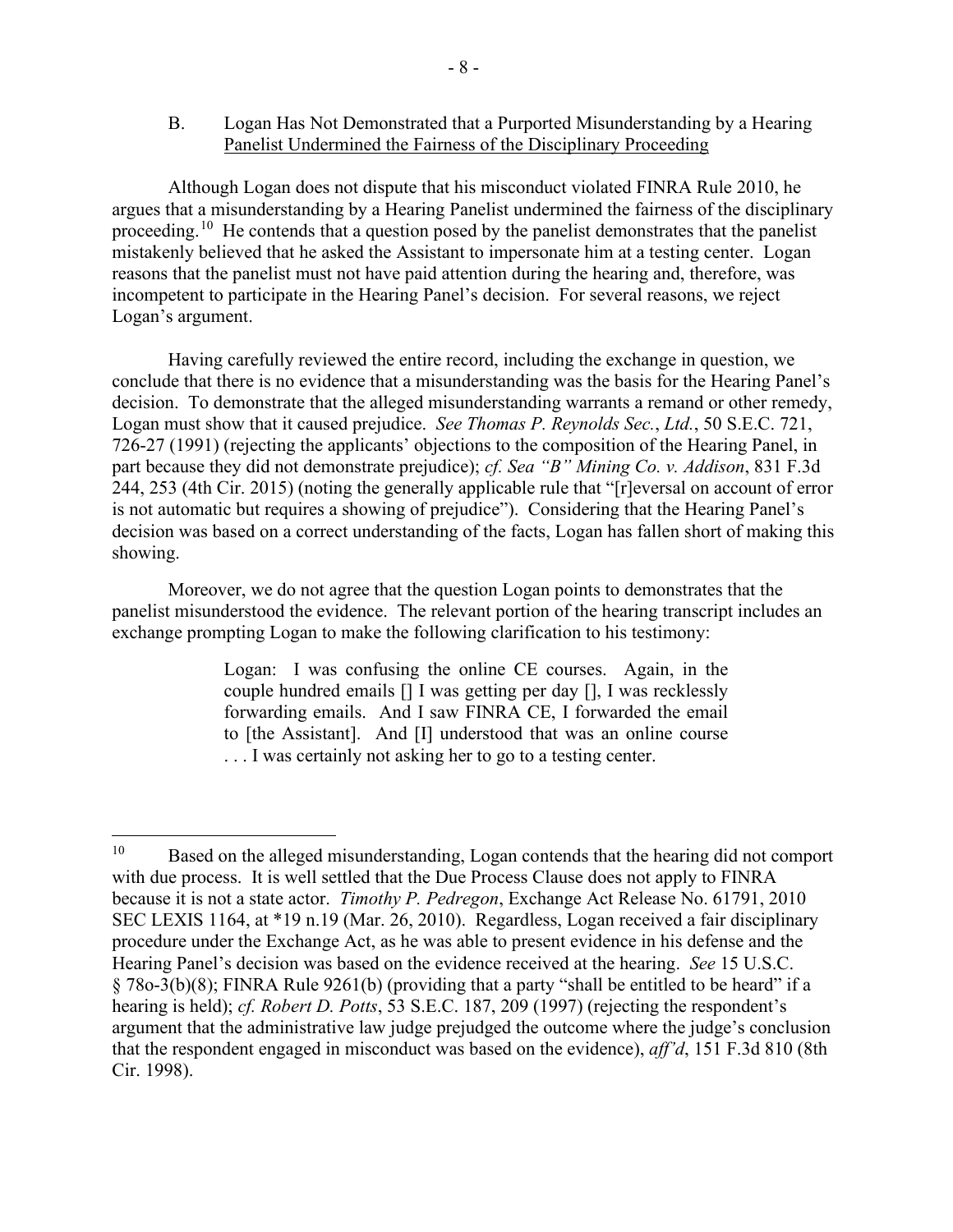The Hearing Panelist acknowledged Logan's clarification, stating "Thank you for that clarity." To the extent Logan's counsel believed that further clarification was needed, counsel could have taken steps to make that clarification for the record. *Cf. Blair v. CBE Grp. Inc.*, No. 13-00134- MMA, 2015 U.S. Dist. LEXIS 67920, at \*26 (S.D. Cal. May 26, 2015) (explaining that asking clarifying questions of a client is a "major part of counsel's role" at a deposition).

 Finally, Logan asserts that the NAC should remand this case for a new hearing due to the alleged misunderstanding, if it will not reduce the sanction imposed. Even assuming the misunderstanding occurred (and we do not conclude that it did), neither remedy would be appropriate. We review the record de novo and impose sanctions under the framework of the Sanction Guidelines by analyzing the violation and any aggravating and mitigating circumstances. *Dep't of Enf't v. Geary*, Complaint No. 20090204658, 2016 FINRA Discip. LEXIS 31, at \*43 (FINRA NAC July 20, 2016) (noting that the NAC's de novo standard of review applies to sanctions), *aff'd*, Exchange Act Release No. 80322, 2017 SEC LEXIS 995 (Mar. 28, 2017), *aff'd*, 727 F. App'x 504 (10th Cir. 2018). As discussed in detail below, we conclude that a bar is the appropriate sanction considering Logan's pattern of repeated dishonesty and several aggravating factors. Therefore, even if Logan had identified a misunderstanding by the panelist, there would be no basis for us to remand for a new hearing or reduce the sanction imposed by the Hearing Panel.<sup>[11](#page-8-0)</sup>

## V. Sanctions

For Logan's misconduct, the Hearing Panel barred him from associating with any FINRA member in any capacity. After independent consideration, we conclude that a bar is appropriate and affirm the Hearing Panel's sanction.

A. The Hearing Panel Did Not Determine Whether Logan Specifically Intended to Cheat on the Regulatory Element

With respect to sanctions, the parties dispute whether Logan specifically intended to cheat on the Regulatory Element. In particular, the parties dispute whether Logan was aware that he was forwarding the Regulatory Element (and not a firm course) to the Assistant for completion. Logan asserts that, for the purpose of sanctions, he should be treated like an

<span id="page-8-0"></span><sup>&</sup>lt;sup>11</sup> We also observe that Logan could have raised his objection to the Hearing Panelist's continued participation in the proceeding when he was before the Office of Hearing Officers but did not do so. We expect litigants to raise objections to the composition of the Hearing Panel when they are before the Office of Hearing Officers. *See Davis v. Cities Serv. Oil Co.*, 420 F.2d 1278, 1282 (10th Cir. 1970) (explaining that parties should promptly assert arguments for disqualification and not "await[] the outcome before taking action"); *Dep't of Enf't v. Weinstock*, Complaint No. 2010022601501, 2016 FINRA Discip. LEXIS 34, at \*32-33 (FINRA NAC July 21, 2016) (it was "incumbent on [the respondent] to raise the issue of bias" at his disciplinary hearing when he argued that a hearing panelist's bias was evident during the hearing).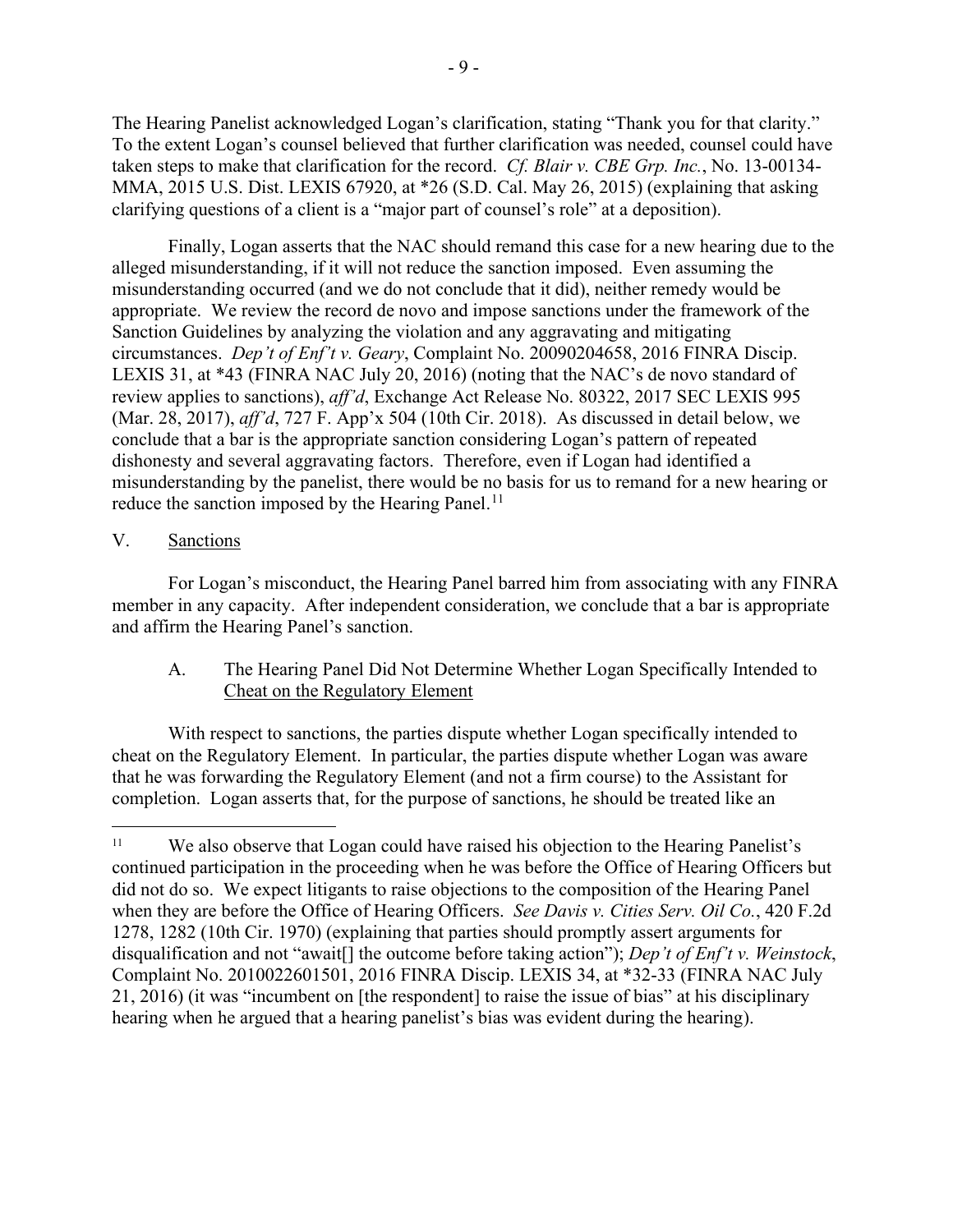individual who cheated only on firm courses because he did not realize he was asking the Assistant to complete the Regulatory Element.

Enforcement argues that the Hearing Panel made an implicit credibility finding rejecting Logan's testimony that he did not realize the Regulatory Element was one of the courses he forwarded to the Assistant. In support of its argument, Enforcement relies on the following language from the Hearing Panel's decision:

> [Logan] acted intentionally when he directed the Assistant to take the Regulatory Element and three different continuing education courses for him. Logan adopted a calculated method of avoiding his duty as a member of the securities industry to take required continuing education training.

 Having carefully reviewed the Hearing Panel's entire decision, we conclude that it does not include a determination as to whether Logan specifically intended to cheat on the Regulatory Element. Rather, the language cited by Enforcement is best read as a finding that Logan intentionally engaged in a pattern of forwarding continuing education courses to the Assistant to take on his behalf. The Hearing Panel did not make a credibility finding concerning Logan's testimony that he was unaware one of the courses he forwarded to the Assistant was the Regulatory Element, and we do not make one as part of our review. *See Dep't of Enf't v. Butler*, Complaint No. 2012032950101, 2015 FINRA Discip. LEXIS 35, at \*17-18 (FINRA NAC Sept. 25, 2015) (explaining that, although the NAC conducts de novo review of the Hearing Panel's decision, "credibility determinations of an initial fact-finder. . . are entitled to considerable weight and deference").

Nevertheless, for the reasons discussed below, we conclude that a bar is the appropriate sanction even assuming Logan did not realize he was forwarding the Regulatory Element to the Assistant for completion. Because we conclude that a bar is appropriate even assuming Logan's credibility on this point, we may resolve this appeal without a credibility finding addressing this aspect of Logan's testimony.<sup>[12](#page-9-0)</sup>

# B. A Bar Is Appropriate Considering the Nature of the Misconduct and the Aggravating Factors

After independent consideration of the nature of Logan's misconduct, the aggravating factors, and the FINRA Sanction Guidelines,  $^{13}$  $^{13}$  $^{13}$  we affirm the bar imposed by the Hearing Panel.

[https://www.finra.org/sites/default/files/Sanctions\\_Guidelines.pdf](https://www.finra.org/sites/default/files/Sanctions_Guidelines.pdf) [hereinafter *Guidelines*]

<span id="page-9-0"></span><sup>&</sup>lt;sup>12</sup> For the same reason, we reject Logan's argument that the Hearing Panel's decision is deficient because it failed to address whether he specifically intended to cheat on the Regulatory Element.

<span id="page-9-1"></span><sup>13</sup> *FINRA Sanction Guidelines* (2021),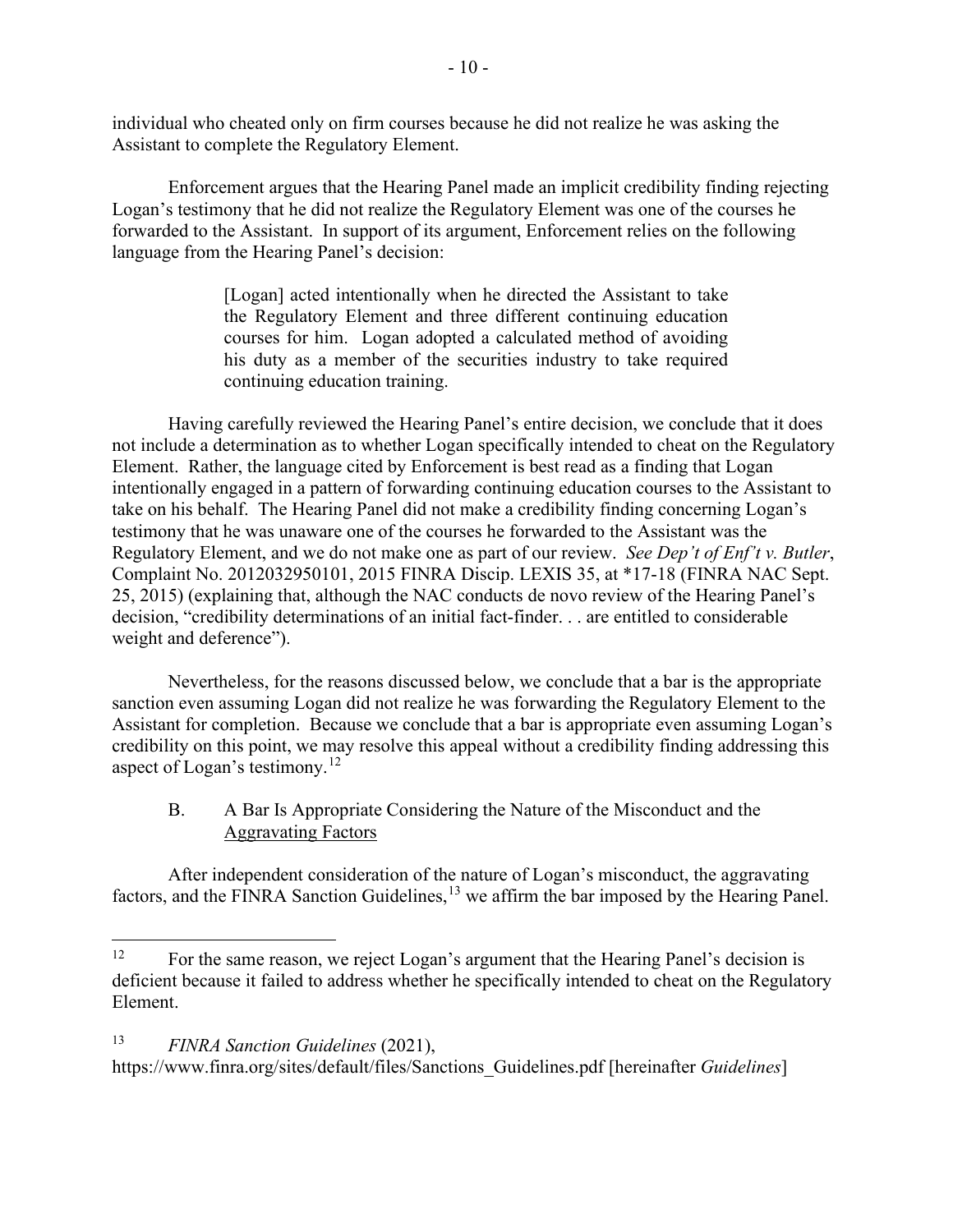The Guidelines for Cheating or Using an Impostor in the Regulatory Element of Continuing Education provide that a bar is standard.<sup>[14](#page-10-0)</sup> We recognize that the Guidelines are not absolute.<sup>15</sup> We base our sanction primarily on the aggravating factors that permeate this case factors that result directly from Logan's actions. We conclude that a bar is appropriate for several reasons. The nature of Logan's conduct was dishonest and involved repeated decisions to use an impostor to cheat on continuing education courses. *See Holloway*, 2019 FINRA Discip. LEXIS 21, at \*57 (observing that the respondent's use of an impostor to cheat on a state continuing education course involved dishonesty); *Kennedy*, 2012 FINRA Discip. LEXIS 18, at \*10 (making the same observation when the respondent cheated on the Firm Element). Such dishonesty has no place in the securities industry, where the integrity of FINRA members and associated persons is of paramount importance. *See Geoffrey Ortiz*, Exchange Act Release No. 58416, 2008 SEC LEXIS 2401, at \*29 (Aug. 22, 2008) ("The public interest demands honesty from associated persons of NASD members; anything less is unacceptable.").

Logan also demonstrated a troubling disregard for FINRA's rules. As a registered representative for more than 11 years, Logan should have been familiar with his periodic obligation to complete the Regulatory Element—which was required to keep his FINRA registration active. *See* FINRA Rules 0140(a), 1240(a)(1)-(2); *Dep't of Enf't v. Elgart*, Complaint No. 2013035211801, 2017 FINRA Discip. LEXIS 9, at \*21 (FINRA NAC Mar. 16, 2017) (a "registered representative is presumed to know and abide by FINRA Rules"), *aff'd*, Exchange Act Release No. 81779, 2017 SEC LEXIS 3097 (Sept. 29, 2017), *aff'd*, 750 F. App'x 821 (11th Cir. 2018). Yet, he testified that he could not distinguish the Regulatory Element from other courses and did not have time to keep track of FINRA's continuing education requirements. Although we do not doubt that Logan struggled with competing demands on his time, his complete inattention to his obligations as a member of the securities industry is troubling. Considering Logan's disregard for these obligations—and the dishonest means he used to avoid them—a bar is appropriate. *See Kennedy*, 2012 FINRA Discip. LEXIS 18, at \*10 (explaining that the respondent's cheating on the Firm Element "evidence[d] [] a complete disregard for FINRA's rules").

We further observe that aggravating factors predominate in this case. Logan's repeated cheating was a pattern of dishonest misconduct in which he continually involved the Assistant.<sup>[16](#page-10-2)</sup>

<span id="page-10-0"></span><sup>14</sup> *Guidelines*, at 40. While the Guidelines contemplate that a lesser sanction might be imposed, they specify that this would be warranted "only in cases of unauthorized possession that do not rise to the level of cheating." This is not such a case.

<span id="page-10-1"></span><sup>15</sup> *Guidelines*, at 1 (Overview) (explaining that the Guidelines "are not intended to be absolute").

<span id="page-10-2"></span><sup>16</sup> *See Guidelines*, at 7 (Principal Considerations in Determining Sanctions, No. 8) (whether the respondent engaged in a pattern of misconduct); *cf. Kennedy*, 2012 FINRA Discip. LEXIS 18, at \*10 (explaining that the respondent's attempt to assist another registered person in cheating aggravated his misconduct).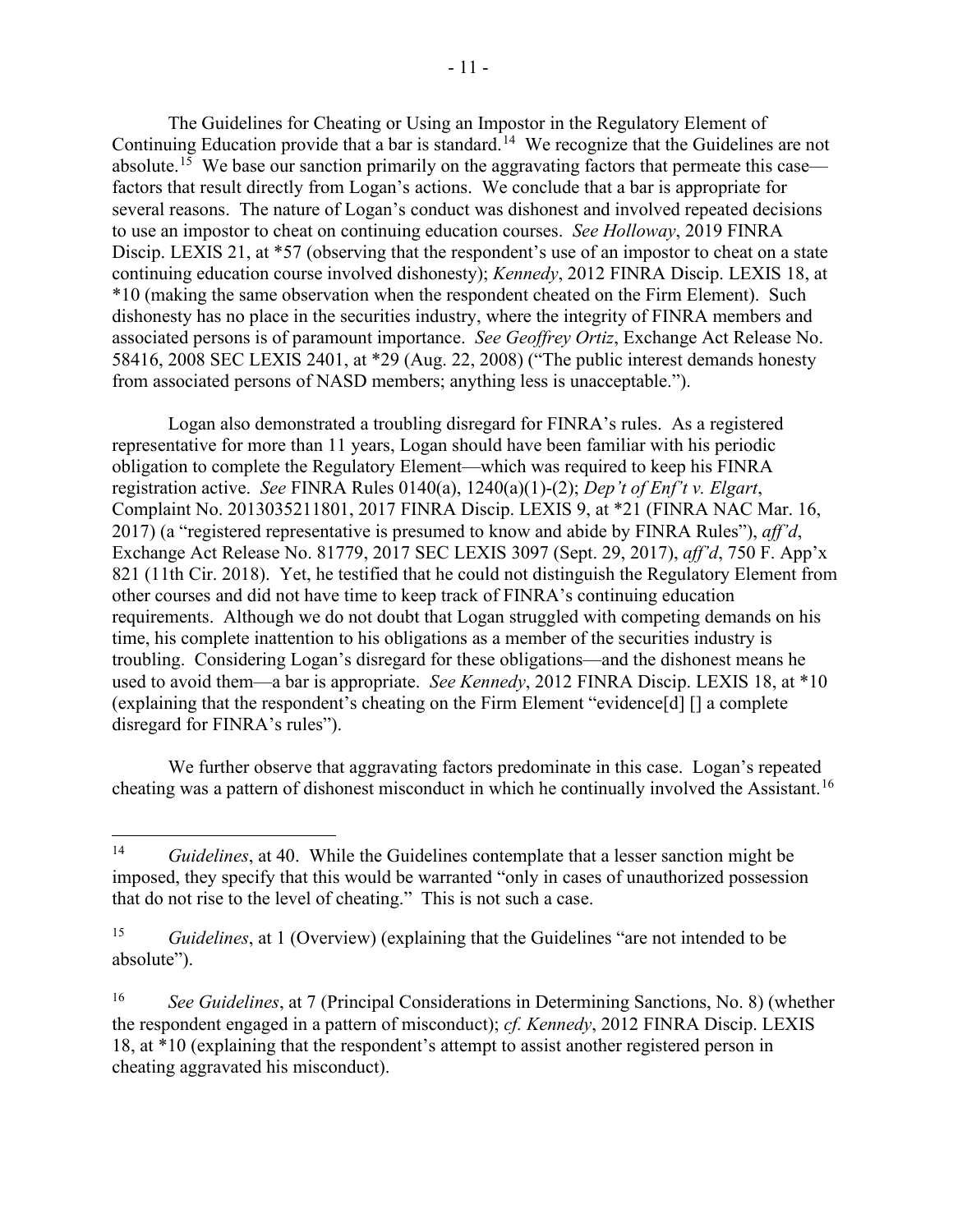When Penn Mutual investigated Logan's misconduct, he lied to the investigator, Núñez.<sup>[17](#page-11-0)</sup> Logan's attempt to obstruct Penn Mutual's internal investigation cannot be tolerated, as such misconduct prevents a firm from properly supervising its associated persons. *Dep't of Enf't v. Doni*, Complaint No. 2011027007901, 2017 FINRA Discip. LEXIS 46, at \*49 (FINRA NAC Dec. 21, 2017) (explaining that the respondent impeded his firm's investigation into misconduct when he deleted a relevant file); *see also Ronald Pellegrino*, Exchange Act Release No. 59125, 2008 SEC LEXIS 2843, at \*33 (Dec. 19, 2008) ("Assuring proper supervision is a critical component of broker-dealer operations.").

In addition, Logan has persisted in refusing to take full responsibility for his misconduct. Even after Núñez confronted Logan with the emails between him and the Assistant, Logan did not acknowledge his misconduct to Penn Mutual. Indeed, Logan did not admit that he cheated until FINRA questioned him during its investigation.<sup>[18](#page-11-1)</sup> And, Logan minimized his misconduct at the hearing. For example, rather than simply admitting that he lied to Penn Mutual's investigator, Logan stated that he "was evasive with Mr. Núñez." Logan continues to minimize his culpability on appeal, shifting blame to Penn Mutual (for imposing demanding sales goals) and to FINRA (for moving to online administration for the Regulatory Element which, in his view, caused the course to appear to be less important). Logan's reluctance to accept responsibility further aggravates his misconduct. *See Robert Tretiak,* 56 S.E.C. 209, 234 (2003) (observing that the applicant's argument that his misconduct was excusable "indicate[s] [] that he fails to appreciate the seriousness of his misconduct and his own responsibility"); *Dep't of Enf't v. Evansen*, Complaint No. 2010023724601, 2014 FINRA Discip. LEXIS 10, at \*55 (FINRA NAC June 3, 2014) (finding it aggravating that the respondent persisted in failing to accept responsibility for his misconduct, instead shifting blame to others), *aff'd*, Exchange Act Release No. 75531, 2015 SEC LEXIS 3080 (Jul. 27, 2015).

In sum, we conclude that a bar serves the interest of investor protection considering Logan's repeated dishonesty, his disregard for FINRA's rules, and several aggravating factors including his attempt to deceive Penn Mutual. *John M.E. Saad*, Exchange Act Release No. 86751, 2019 SEC LEXIS 2216, at \*7 (Aug. 3, 2019) ("A FINRA bar may be imposed, not as punishment, but as a means of protecting investors."), *aff'd*, 980 F.3d 103 (D.C. Cir. 2020).

# C. Logan's Arguments Are Unpersuasive

 Logan contends that a bar is excessive considering factors that, in his view, mitigate his misconduct. For the reasons below, we have determined that none of these arguments are persuasive.

<span id="page-11-0"></span><sup>17</sup> *See Guidelines*, at 7 (Principal Considerations in Determining Sanctions, No. 10) (whether the respondent attempted to conceal his misconduct or mislead his member firm).

<span id="page-11-1"></span><sup>18</sup> *See Guidelines*, at 7 (Principal Considerations in Determining Sanctions, No. 2) (whether the respondent acknowledged his misconduct prior to detection and intervention).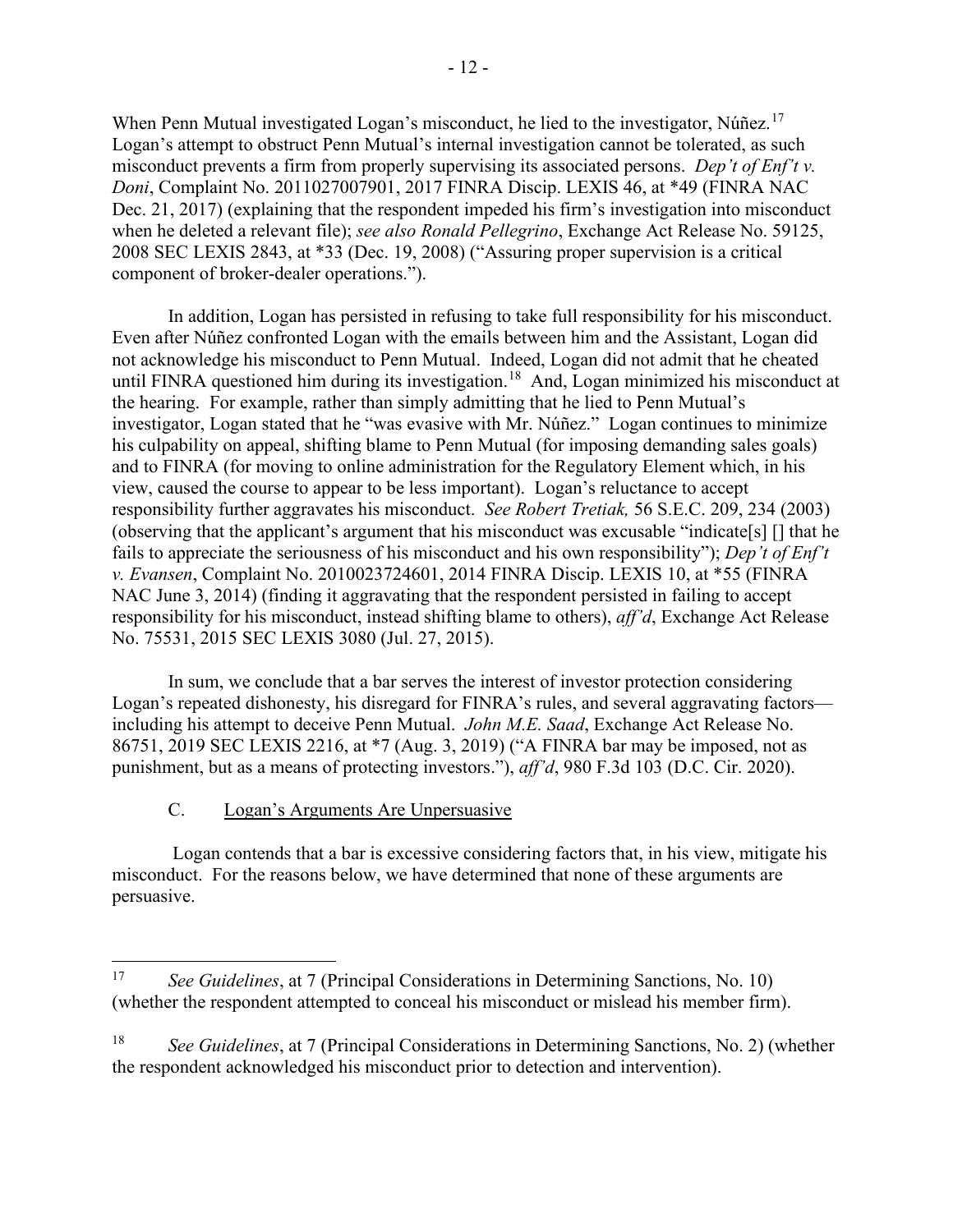Logan argues that his misconduct is mitigated by professional and personal stress, as he was overwhelmed with demands at work and at home during the relevant period. Although a personal problem such as stress may mitigate misconduct in certain circumstances, such a problem may be mitigating only where it explains the misconduct. *See John M.E. Saad*, Exchange Act Release No. 76118, 2015 SEC LEXIS 4176, at \*20-21 (Oct. 8, 2015) (distinguishing between conduct attributable to an "unthinking reaction" to stress and repeated deception), *pet. for review denied in part and remanded in part*, 873 F.3d 297 (D.C. Cir. 2017),

*aff'd*, Exchange Act Release No. 86751, 2019 SEC LEXIS 2216 (Aug. 23, 2019), *aff'd*, 980 F.3d 103 (D.C. Cir. 2020).

Stress does not explain Logan's repeated decisions to cheat, nor does it explain his premeditated attempt to deceive Penn Mutual. *See id.* And, even if stress could explain Logan's misconduct (which it cannot), the record provides little support for this explanation. As the Hearing Panel observed, Logan did not ask Penn Mutual for more time to complete the continuing education courses, nor did he ask to be excused from any work duties. To the contrary, Logan continued his efforts to earn Certified Financial Planner and Chartered Life Underwriter designations by taking at least one non-mandatory course during the relevant period. While Logan's effort in this respect generally would be commendable, his decision to voluntarily add to the demands on his time undermines his assertion that his cheating on required courses was mitigated by time constraints.<sup>[19](#page-12-0)</sup>

Logan also argues that a bar is unwarranted because the Regulatory Element is now administered in an online environment, where registered persons are not monitored or subject to other protocol found at testing centers. According to Logan, this change caused the Regulatory Element to be indistinguishable from other continuing education courses, creating a "trap for the unwary."<sup>[20](#page-12-1)</sup> To the extent Logan seeks to shift responsibility for his misconduct to FINRA, his

 Logan's reliance on FINRA's blog post is misplaced. The post does not address FINRA's move to online administration for the Regulatory Element (which occurred years earlier) and, in any event, registered persons are presumed to know what FINRA's rules require [Footnote continued next page]

<span id="page-12-0"></span><sup>&</sup>lt;sup>19</sup> We also observe that Logan's misconduct began before some of the circumstances causing his stress at home. Logan testified that his second son was born with health problems in December 2017, and that this circumstance contributed to the stress leading to his misconduct. Yet, Logan's pattern of misconduct began in October 2017, when he forwarded the Ethics Course to the Assistant for completion.

<span id="page-12-1"></span><sup>&</sup>lt;sup>20</sup> In support of this argument, Logan cites to a FINRA blog post discussing FINRA's decision to offer remote administration for qualification examinations due to the COVID-19 pandemic. *See* Jessica Hopper, *Working on the Front Lines of Investor Protection - Test Cheaters Beware*, FINRA Media Center (Sept. 14, 2020), [https://www.finra.org/media](https://www.finra.org/media-center/blog/working-front-lines-investor-protection-test-cheaters-beware)[center/blog/working-front-lines-investor-protection-test-cheaters-beware](https://www.finra.org/media-center/blog/working-front-lines-investor-protection-test-cheaters-beware) (last visited June 1, 2022). The blog post states that Enforcement will, in most cases, seek to bar those who cheat on such examinations in the remote environment. According to Logan, this warning demonstrates that online administration lures registered persons into complacency.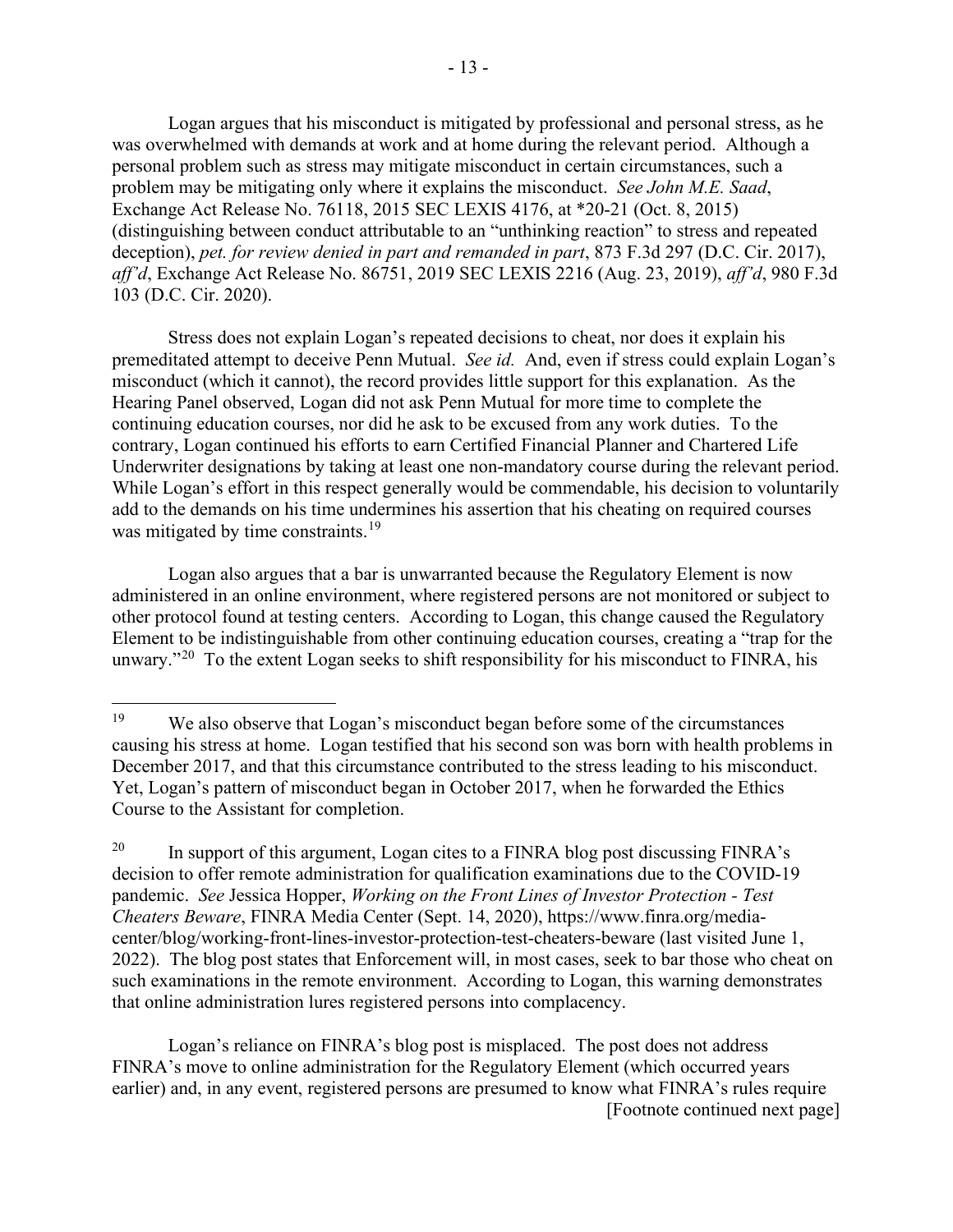argument lacks merit. *See Goldberg*, 2012 SEC LEXIS 762, at \*18 n.20. Moreover, Logan received at least constructive notice that FINRA changed its rules to provide for online administration of the Regulatory Element when FINRA announced this change to its members and associated persons.<sup>21</sup> Even if Logan was not actually aware of the change, his ignorance is not mitigating because, as a registered person, he was responsible for staying abreast of such developments. *See* FINRA Rule 0140(a); *Elgart*, 2017 FINRA Discip. LEXIS 9, at \*21.

Contrary to Logan's assertions, the standard sanction of a bar for cheating on the Regulatory Element is not merely a vestige of the course's former administration at testing centers. FINRA reiterated that a bar is the standard sanction for cheating on the Regulatory Element in its notice announcing the move to web-based administration for the course.<sup>22</sup> Indeed, online administration of continuing education courses highlights the need to rely on the honesty of registered persons.<sup>23</sup> Logan's argument that the online context mitigates his dishonesty reflects a continued failure to appreciate that the "highest ethical standards prevail in every facet of the securities industry." *Donald L. Koch*, Exchange Act Release No. 72179, 2014 SEC LEXIS 1684, at \*86 (May 16, 2014), *pet. granted in part on other grounds*, 793 F.3d 147 (D.C. Cir. 2015).

We also reject Logan's argument that a bar is unwarranted because he was a life insurance sales agent with a small securities business—and not, for example, a principal at a broker-dealer. A respondent's extensive industry experience or supervisory role may be aggravating in some cases, but the absence of such factors is not mitigating. *See Harry Friedman*, Exchange Act Release No. 64486, 2011 SEC LEXIS 1699, at \*29-31 & n.29 (May 13, 2011). And, regardless of the size of Logan's securities business, he was obligated to comply with the rules and standards applicable to the industry to remain registered and earn income through HTK. *See* FINRA Rule 0140(a); *Elgart*, 2017 FINRA Discip. LEXIS 9, at \*21. As

## [cont'd]

regardless of whether they receive warnings or reminders. *See Elgart*, 2017 FINRA Discip. LEXIS 9, at \*21. Moreover, Logan cannot shift blame to FINRA for his cheating on the Regulatory Element. *See James Lee Goldberg*, Exchange Act Release No. 66549, 2012 SEC LEXIS 762, at \*18 n.20 (Mar. 9, 2012) (rejecting the applicant's attempt to blame FINRA for his continuing education deficiency).

<span id="page-13-0"></span>21 *FINRA Regulatory Notice 15-28*, 2015 FINRA LEXIS 22 (Aug. 2015); *see also Approval Order for Web-based Delivery*, 80 Fed. Reg. 47018.

<span id="page-13-1"></span>22 *FINRA Regulatory Notice 15-28*, 2015 FINRA LEXIS 22, at \*5 n.9 (Aug. 2015); *see also Approval Order for Web-based Delivery*, 80 Fed. Reg. 47018, 47020 n.22.

<span id="page-13-2"></span>23 *See Approval Order for Web-based Delivery*, 80 Fed. Reg. 47018, 47020 n.22 (explaining that the Commission "expects both FINRA and its member firms to take appropriate measures to avoid any abuse that could be associated with Web-based delivery of [continuing education]").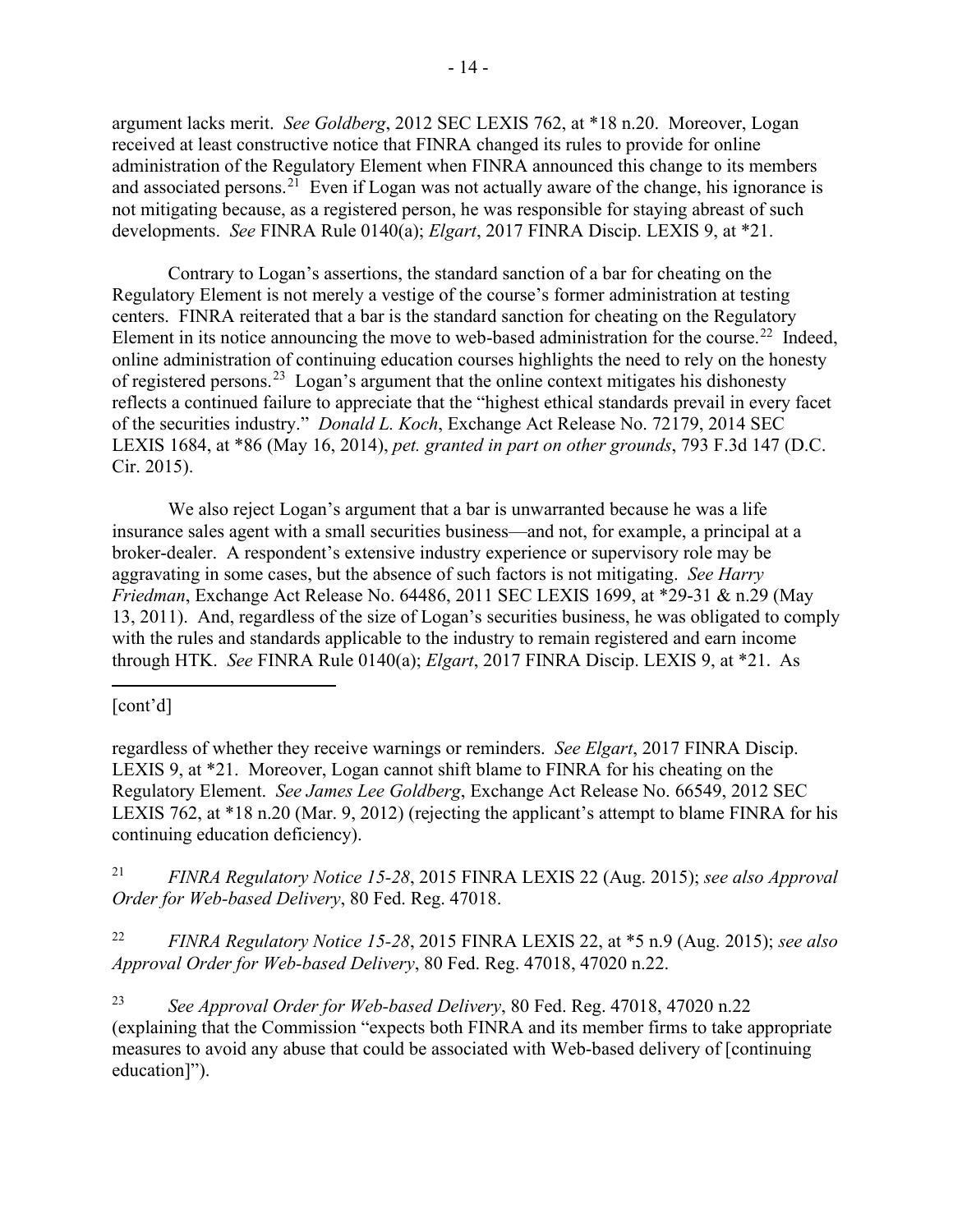discussed above, Logan's repeated decisions to use an impostor to cheat—and his attempt to deceive Penn Mutual about his cheating—is dishonest conduct that cannot be tolerated, regardless of the extent of his securities business. *See Ortiz*, 2008 SEC LEXIS 2401, at \*29.

For several reasons, we reject Logan's remaining argument: that, because he did not realize he was cheating on the Regulatory Element, he should be treated like someone who cheated solely on firm courses. According to Logan, a lesser sanction is warranted when a respondent cheats on firm courses, as opposed to the Regulatory Element. In support of his argument, Logan refers to Letters of Acceptance, Waiver, and Consent ("AWCs") imposing lesser sanctions on individuals who cheated on the Firm Element.<sup>[24](#page-14-0)</sup>

As an initial matter, treating Logan like someone who cheated solely on firm courses would be contrary to fact, as Logan undisputedly cheated on the Regulatory Element.<sup>[25](#page-14-1)</sup> Moreover, FINRA has imposed a bar as the sanction for cheating on the Firm Element and other continuing education courses, analogizing such misconduct to cheating on the Regulatory Element. *See Holloway*, 2019 FINRA Discip. LEXIS 21, at \*56 (applying the Guideline for cheating on the Regulatory Element when the respondent used an impostor to complete a state continuing education course); *Kennedy*, 2012 FINRA Discip. LEXIS 18, at \*9 (applying the Guideline for cheating on the Regulatory Element when the respondent cheated on the Firm Element). Thus, even if Logan had cheated solely on firm courses (which is not the case), this would not necessarily demonstrate that a lesser sanction is warranted.

In addition, Logan's reliance on AWCs imposing lesser sanctions for those who cheated on the Firm Element is misplaced. Comparisons to sanctions in settled cases are inappropriate, as "pragmatic considerations such as the avoidance of time-and-manpower-consuming adversary proceedings justify imposing lower sanctions in negotiating a settlement." *William Scholander*, Exchange Act Release No. 77492, 2016 SEC LEXIS 1209, at \*43 (Mar. 31, 2016); *see also Newport Coast Sec., Inc.*, Exchange Act Release No. 88548, 2020 SEC LEXIS 917, at \*34 (Apr. 3, 2020) ("We have observed repeatedly that comparisons to sanctions in settled cases are inappropriate.") Moreover, "the appropriate sanction depends on the facts and circumstances of each particular case and cannot be precisely determined by comparison with the action taken in other proceedings." *Kimberley Springsteen-Abbott*, Exchange Act Release No. 88156, 2020 SEC LEXIS 2684, at \*39 (Feb. 7, 2020), *aff'd*, 989 F.3d 4 (D.C. Cir. 2021). For the reasons discussed herein, we conclude that a bar is warranted under the facts and circumstances of this

<span id="page-14-1"></span> $25$  Logan does not argue that the Guidelines for cheating on the Regulatory Element do not apply. Rather, he appears to argue that his lack of awareness that he was cheating on the Regulatory Element is a mitigating factor. For the reasons discussed herein, we do not agree.

<span id="page-14-0"></span><sup>&</sup>lt;sup>24</sup> The Firm Element of the FINRA CE Program requires broker-dealers to establish a formal training program to keep covered registered persons up to date on job- and productrelated subjects. FINRA Rule 1240(b); FINRA, *Registration, Exams, & CE*, *Continuing Education: Firm Element*,<https://www.finra.org/registration-exams-ce/continuing-education> (last visited June 1, 2022). The Ethics Course, HTK Training, and anti-money laundering courses were not part of HTK's Firm Element.